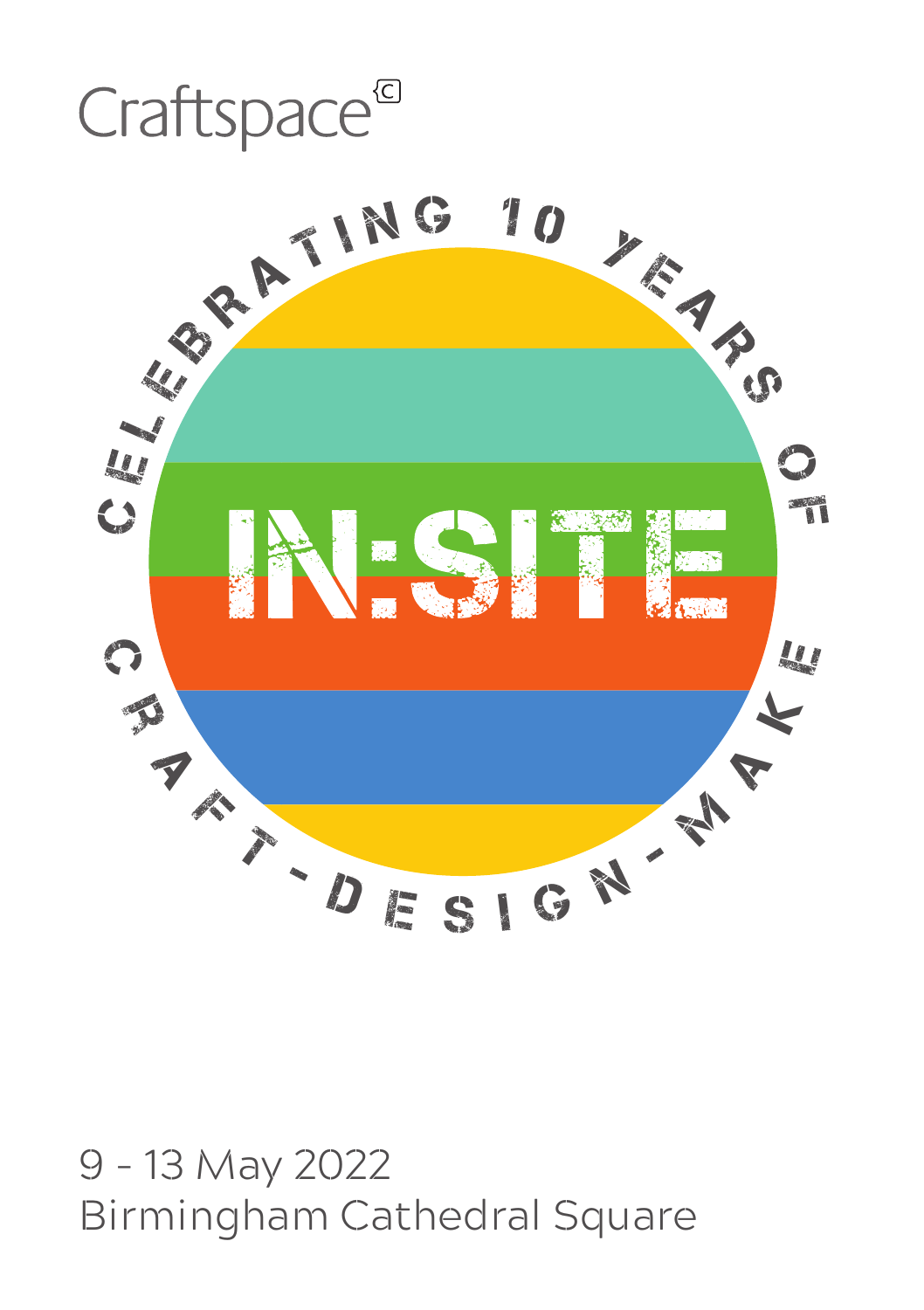## **Support Us**

Craftspace is a charity and we rely on donations. All of the money we raise is used to deliver opportunities to see, make and learn about craft.

With your support we can continue to deliver extraordinary encounters with craft and invest in talented makers who reveal the breadth of possibilities for contemporary making.

Our projects deliver creative excellence, enjoyment, material knowledge, skills, pleasure and professional development . Your support will help us to nurture more talent and reach more people.

You can support Craftspace in a number of ways – by making a donation, purchasing from our online shop or joining Craftspace+.

### **cafdonate.cafonline.org/7306**



**Be curious with us** Join us in making a positive difference.

Membership of the Craftspace+ community gives you priority access to special events and activities. Craftspace+ offers insights to the rich and varied world of contemporary making; behind the scenes access and inspirational knowledge which sheds light on current and future making.

Look online for upcoming events. **craftspace.co.uk/support-us**

This year's festival is supported by:







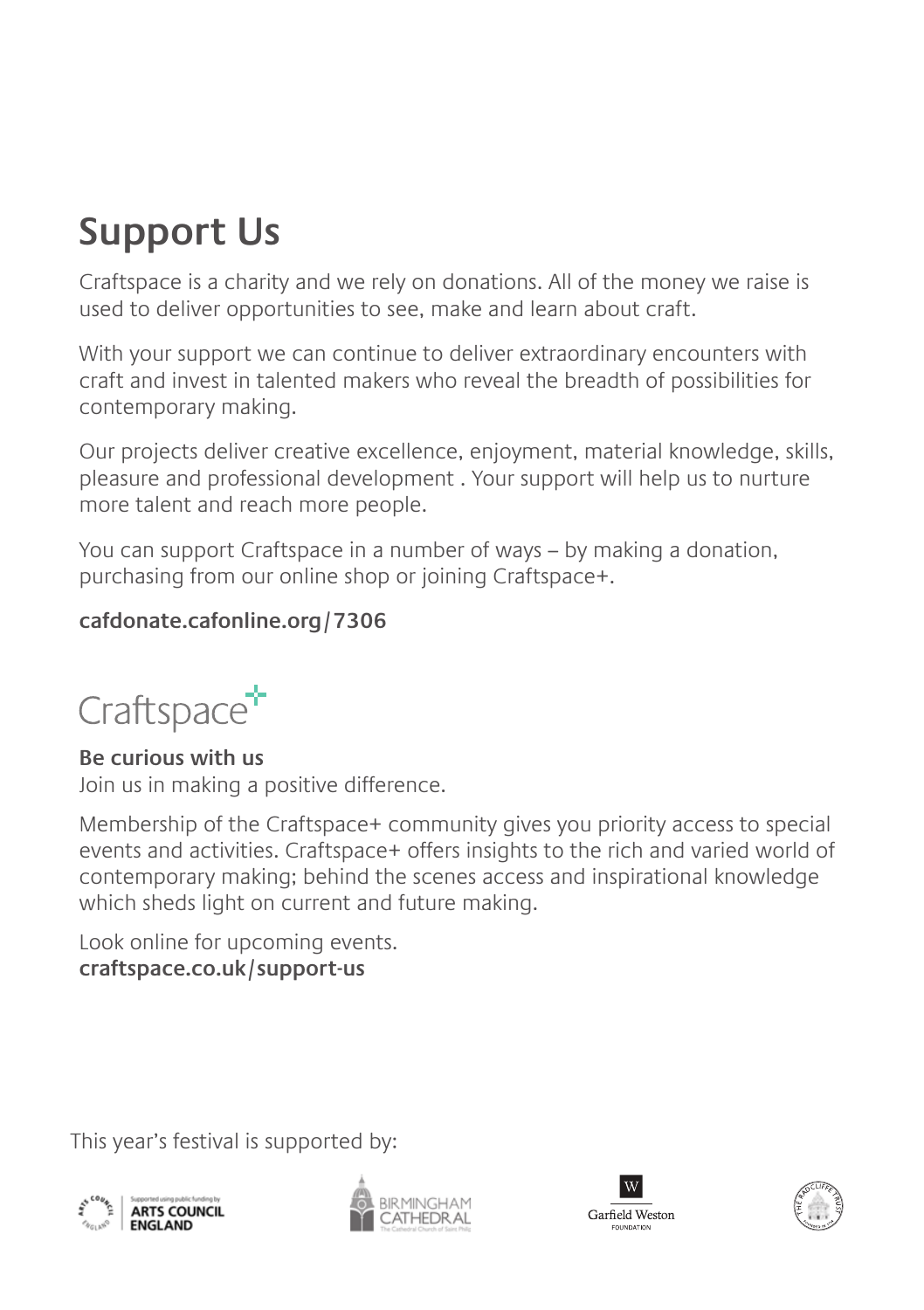# **IE 2022** craft - design - make

In:Site returns to Birmingham Cathedral Square for its 10th year in partnership with Birmingham Cathedral, presenting contemporary craft by recent applied art graduates from across the UK. It is curated and produced by Craftspace, a Birmingham based charity creating opportunities to see, make and be curious about contemporary craft. Everyone is welcome and it is free to watch and take part.

Over 5 days, people can get involved in creative projects designed specifically for this city centre space and the people that pass through it, drawing fresh attention to its architecture, stories and heritage. The diverse range of emerging artists, makers and designers will demonstrate new and traditional techniques, skills and approaches used in contemporary making, including environmentally ethical and sustainable processes. Working with ceramics, textiles, metal, 3D printing, embroidery, screen printing, weaving, spinning, laser cutting, felting and sgraffito, they have all used natural, unusual and unexpected materials in their work. Each project shows how craft and creativity can support wellbeing and raise awareness of important issues that affect all of us.

The In:Site artists have been selected by Andy Delmege, Canon Missioner for Birmingham Cathedral, and Craftspace. This is the first In:Site event to take place since the start of the pandemic, and is an opportunity for graduates who have overcome many challenges over the past two years to engage new audiences in their work.

Their artworks created with the public will be on display around Cathedral Square and inside the Cathedral until Sunday 15th May.



#InSite22 craftspace.co.uk/insite craftspacevideo craftspace\_ **O** craftspace **v** tweetcraftspace

**n** flickr.com/craftspace

 $\boldsymbol{\Theta}$  pinterest.com/craftspace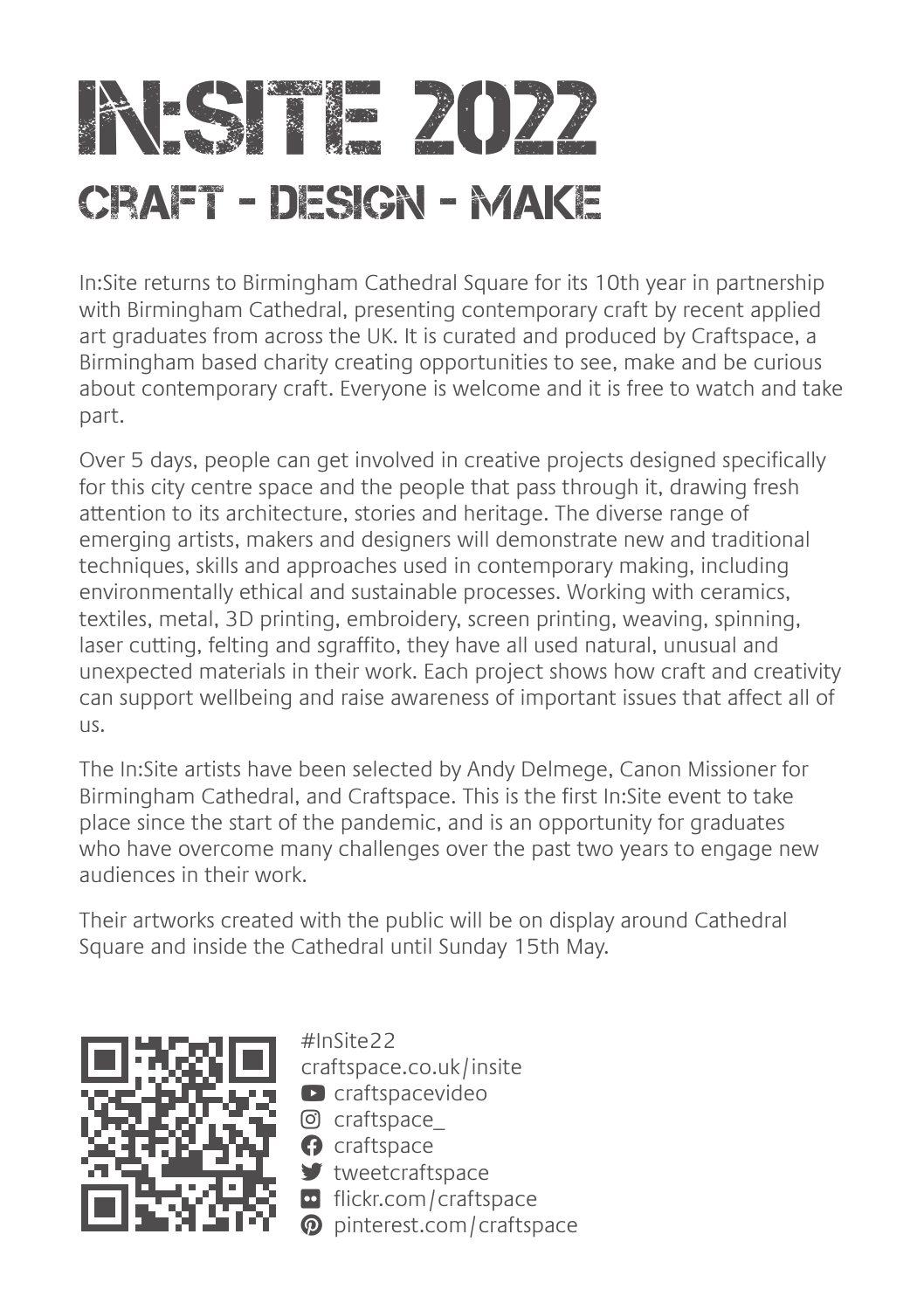

In:Site 2022 Online Showcase Find out more about the artists at **craftspace.co.uk/insite/artists-2022**

In:Site Exhibition Birmingham Cathedral 5 - 15 May A showcase of work made by In:Site artists and the public will be on display inside the Cathedral.



Billie Williams & Lily Hardy littletwistedthistle communitycraftcollective BA 3D Design & Craft University of Brighton Using traditional craft techniques to shift the way

we use and value raw, natural materials and modern waste materials, Billie and Lily will combine their skills to show how useful items can be made from easily accessible, free resources.

They see making as an important tool for empowerment and improving mental health, supporting communities to make positive changes for themselves, others, and the environments they live in.



Access to rural land is an important focus for both artists, and their project will raise awareness of how privately owned land and new laws will significantly limit people's access to green spaces, disconnecting them from nature and a sense of responsibility for the environmental damage that affects everyone.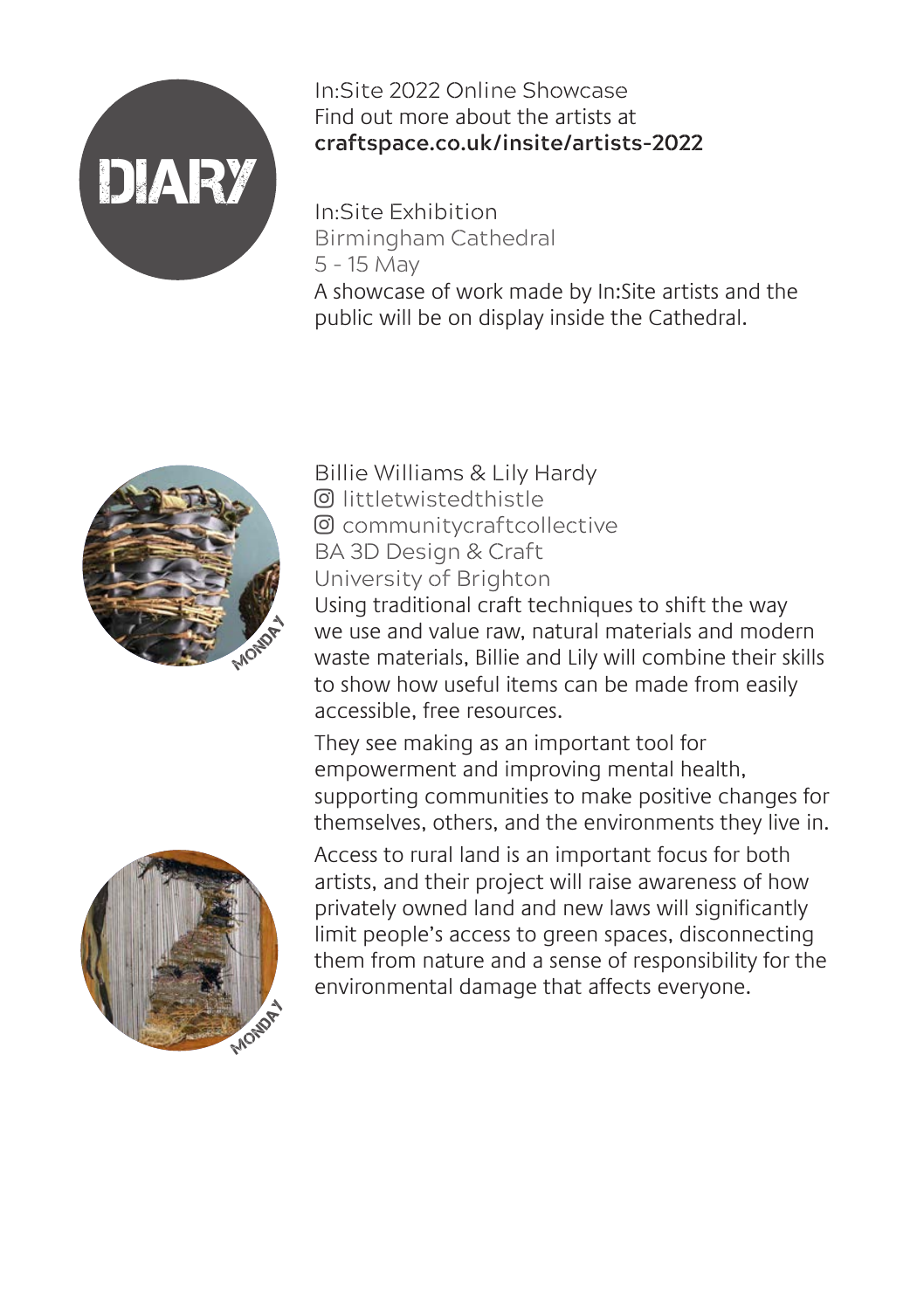

### Lilian Sutton lilianvonda MA Contemporary Crafts Hereford College of Arts

**Our Bodies, Our Journey** looks at body image, the way we alter our image with clothing, and how society's fixed beauty ideals shape the view we have of ourselves. Using a combination of textiles and mixed media, Lilian invites you to work collaboratively on individual adornments for a protective garment she has made, sharing positive messages about diverse bodies and unpacking beauty myths.



Yuka Jourdain

 yukajourdainjewellery MFA Design, Jewellery & Metalwork Sheffield Hallam University

**Favourite Bird at Birmingham Cathedral Square** is inspired by the story of the measures taken to protect the Cathedral's stained glass windows from starlings, unintentionally making way for the longstanding resident pigeons. Yuka sees the Square as a magnet, drawing towards it the people and birds of the city centre. She invites you to make your own bird using needle felting and other techniques, celebrating the Square's feathered inhabitants.



Nicola Constantina nicolaconstantina BA Jewellery Design Central Saint Martins, UAL

**A Piece of You** invites you to create your own hand woven textile piece using recycled materials. Nicola's work explores ideas of identity, culture and belonging, asking questions about how the way we dress our bodies and hair, and the materials we wear, communicates information about the identities and communities we connect to.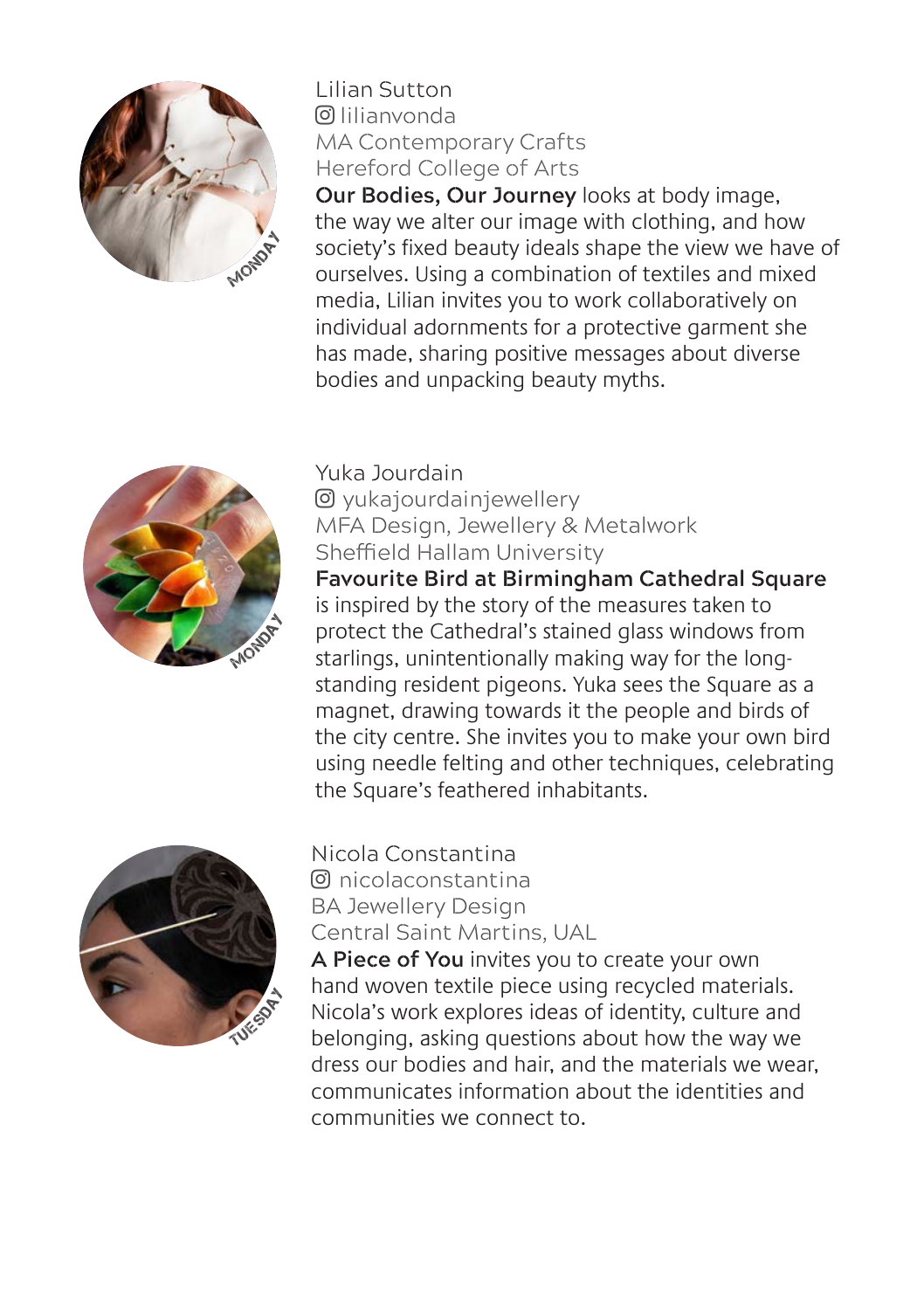

Penfia Rodrigues penfiarodrigues\_textiles BA Textile Design Birmingham City University

**Rewilding** is a collaborative print and embroidery project about the importance of protecting nature. Contrasting beauty with destruction in her imagery, and motivated by the deforestation making way for a new transport infrastructure in her home state of Goa, Penfia hopes her piece will raise awareness of the future we will lose by making a better life in the present.



Hannah Fellows fellowsceramics BA Contemporary Design Crafts Hereford College of Arts **Slow Sgraffito** will offer you a chance to slow down for a while in this busy city centre space and have a go at sgraffito, a ceramic carving technique. Working into ceramic sculptures inspired by the Cathedral's architectural features, Hannah invites you to experiment with shape, form and pattern, taking inspiration from your surroundings, and relaxing into this meditative process.



Michaela Johnston mitextiles\_ BA Textile Design Central Saint Martins, UAL

**Woven Communities** offers an opportunity to try weaving and spinning using natural materials. You can play and experiment by creating a small piece, and explore how the materials perform and behave as you weave them. Drawing attention to the natural world and our dependence on it, Michaela's project also highlights the connections and support that shared spaces and creative activities can bring to communities.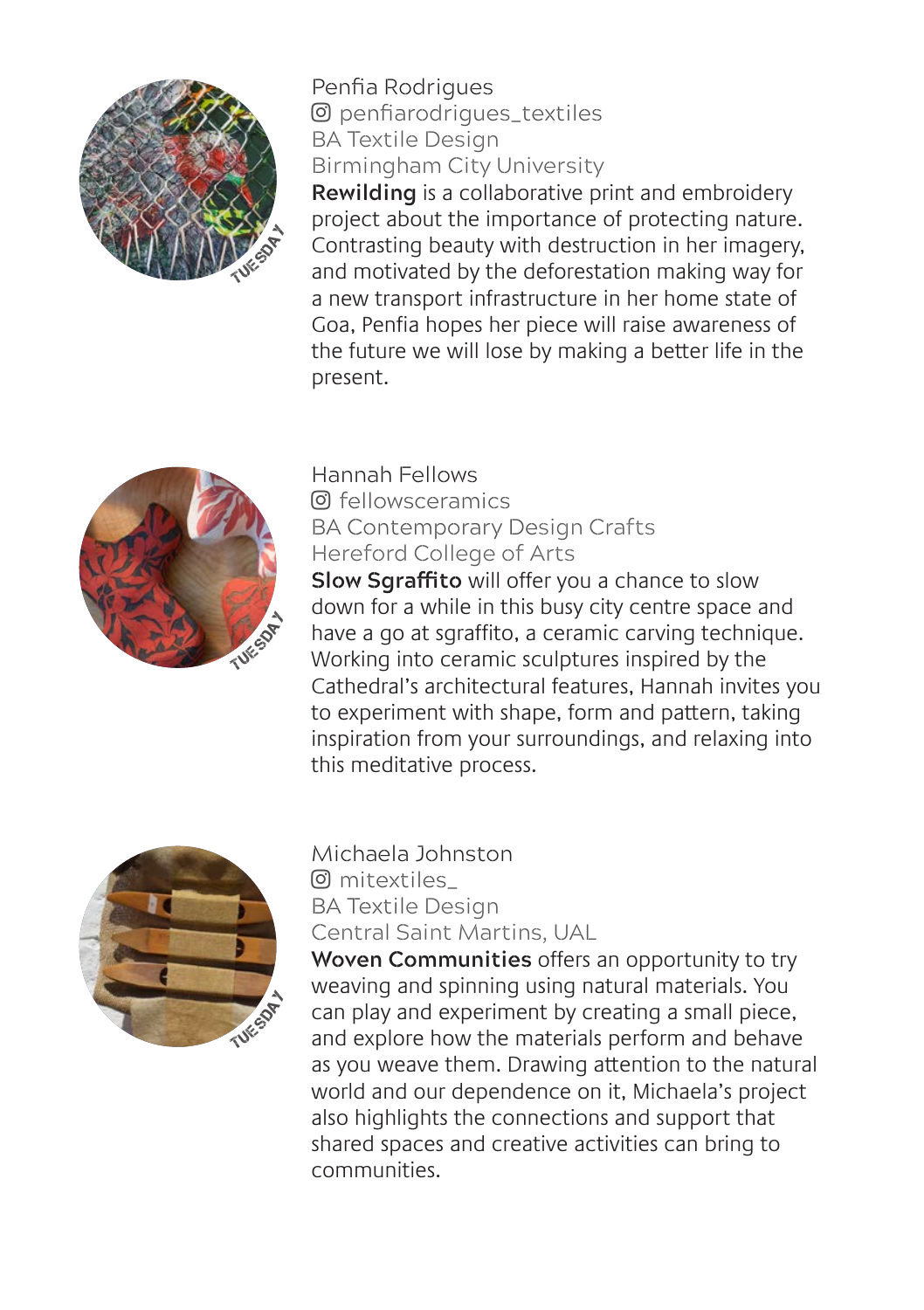

Woo Jin Joo woojinstudio MA Textiles Royal College of Art

**Re-enchanting Textiles** encourages you to create your own artwork from old textiles that are no longer wearable or useable. Using drawing, simple sewing techniques and your imagination, Woo Jin's project will offer fun, accessible ideas to create a new life for discarded fabrics, encouraging you to explore how neglected materials you already own can be transformed into items to be cherished.



Mahawa Keita

 mansading\_designs BA Textiles Birmingham City University

**More Than Passing Through** recognises that the Square is much more than a place to walk through on your way to somewhere else. With its important heritage and offer of sanctuary, Mahawa's collaborative, textile based sculpture encourages you to feel a sense of ownership over this city centre communal space, and to celebrate the stories and connections that are made here.



Sarah J Harper sarahj131 BA Textile Design Birmingham City University

**Chartreuse** is a shade of yellow, and for Sarah's project, represents the positivity that the colour embodies. Fragments of the colour found their way into Sarah's previous work about a period of grief resulting from the pandemic, offering a glimpse of optimism during a dark time. Sarah invites you to experience this joyful colour by contributing to an artwork made with yarn, fibres and circular weaving techniques.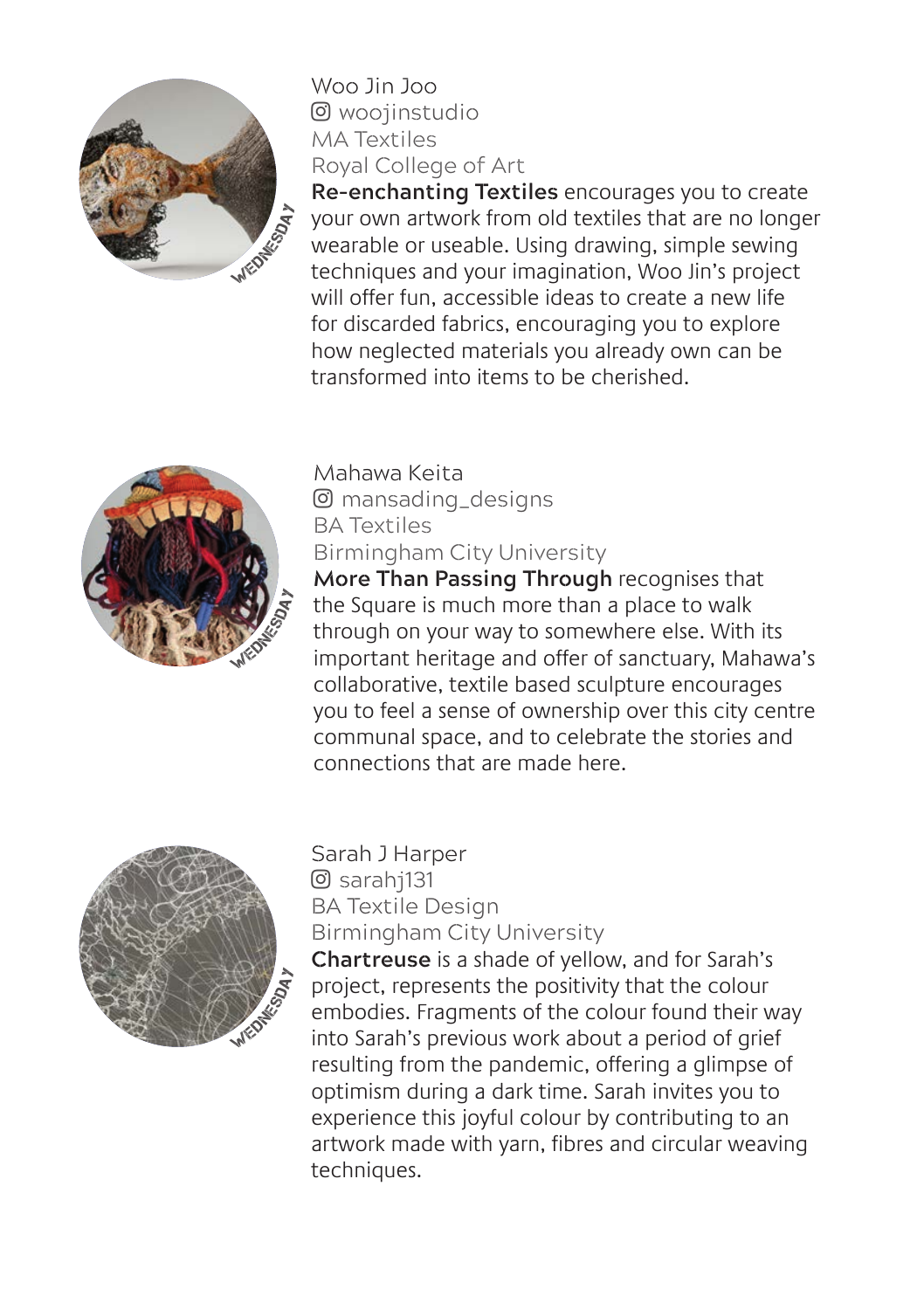

Chloé Rochefort rochefort\_chloe MA Textiles Royal College of Art

**The Pocket Paradise** is a comforting object made from upcycled textiles, kept in your pocket to provide reassurance and a sense of calm. You are invited to make your own in Chloé's making space of scrap fabrics and found objects, where she will demonstrate the techniques you need and show how playfulness and interaction with textiles and making is an act of self-care.



Andrea Gonzales **<u>andrea</u>** textiles BA Textile Design Birmingham City University

**Balikbayan** is a Filipino word that means 'to return to one's country after a period away', and for Andrea, it captures the feeling of joy she experiences when she returns home. Celebrating Filipino craftsmanship and using symbols of comfort and protection, Andrea invites you to take part in her lino printing project, taking inspiration from the wood-cut prints famous in certain provinces of the Philippines.



Tia Parmar tiaparmardesigns BA Textile Design Birmingham City University

**State of Joy** is inspired by the campaign led by Joy Fifer to protect Moseley Bog from demolition in the 1980s. Now a flourishing nature reserve accessible to all, Tia's screen printing and hand embroidery project invites you to contribute to an artwork to remember and preserve its story, and the unifying acts of local people to nurture and protect this green space for future generations**.**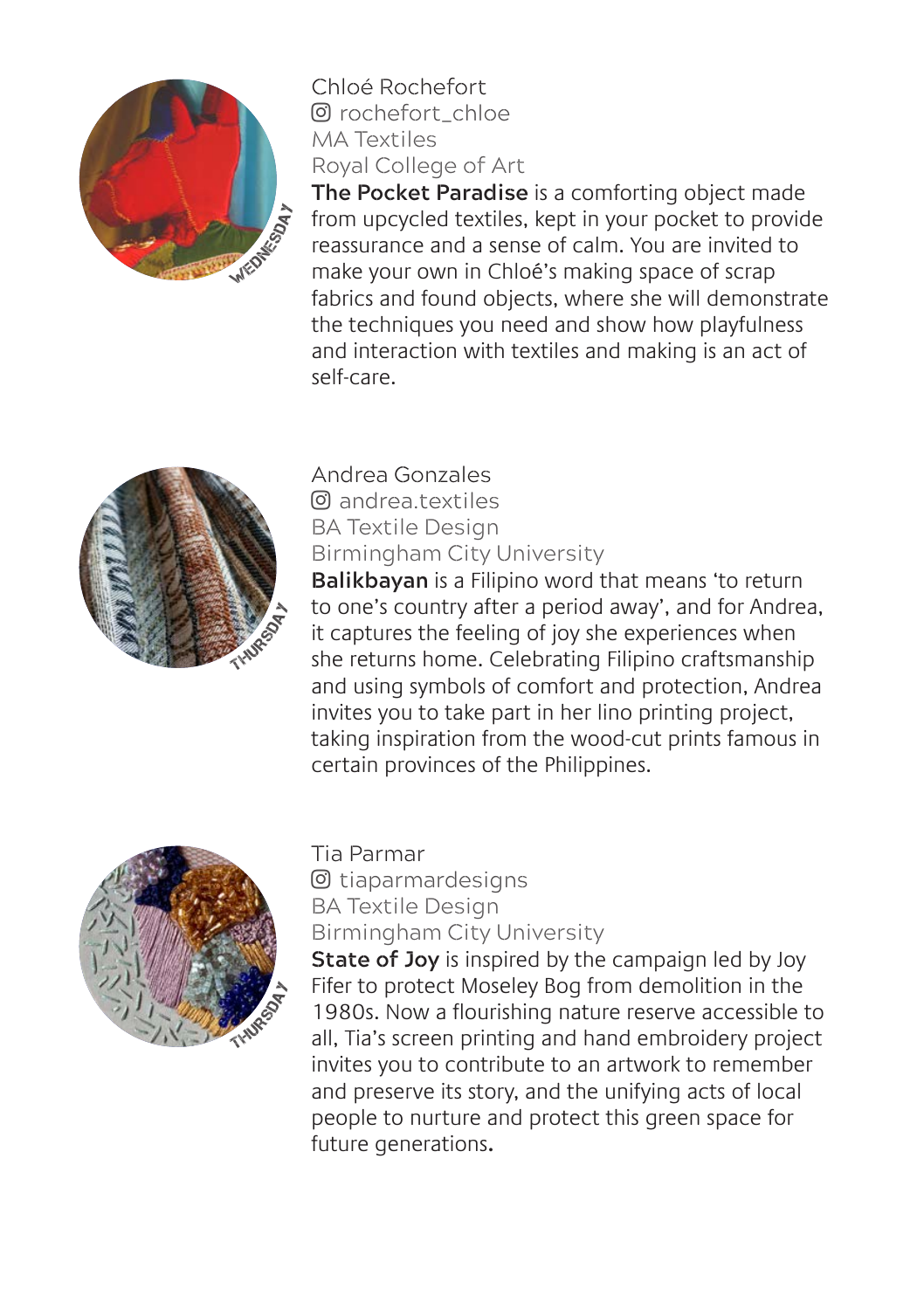

Lauren Powell l.pknitwear\_ MA Textiles Royal College of Art

**Looking Back** is about migration, encouraging you to think about the countries, journeys and people that have shaped Birmingham into the diverse city that we know today. Taking the form of a puzzle as its foundation, Lauren would like the public to commemorate these stories, and the people in their lives who have moved from their home countries, cities or towns to start new lives elsewhere.



Cara Lowe

 caralowestudio BA Silversmithing & Jewellery Glasgow School of Art

**Hues of Birmingham** celebrates some of Birmingham's most recognisable buildings, both past and present. As a jeweller using 3D printing, architecture has always inspired Cara's work, and her interactive 3D printed sculpture of Birmingham's built environment provides an opportunity for you to experiment and play with colour, adding your own creative vision to these iconic city centre buildings.



Jamie-Lee Wainman wainman\_design BA 3D Design Manchester Metropolitan University

Jamie-Lee is an interdisciplinary artist who uses playful and creative thinking to inspire her work. Her passion for digital technology, specifically 3D printing, helps her to design innovative and engaging experiences. Her In:Site project uses knitting to offer an engaging way into learning about the 3D printing process and the sustainable, digital manufacturing that it makes possible.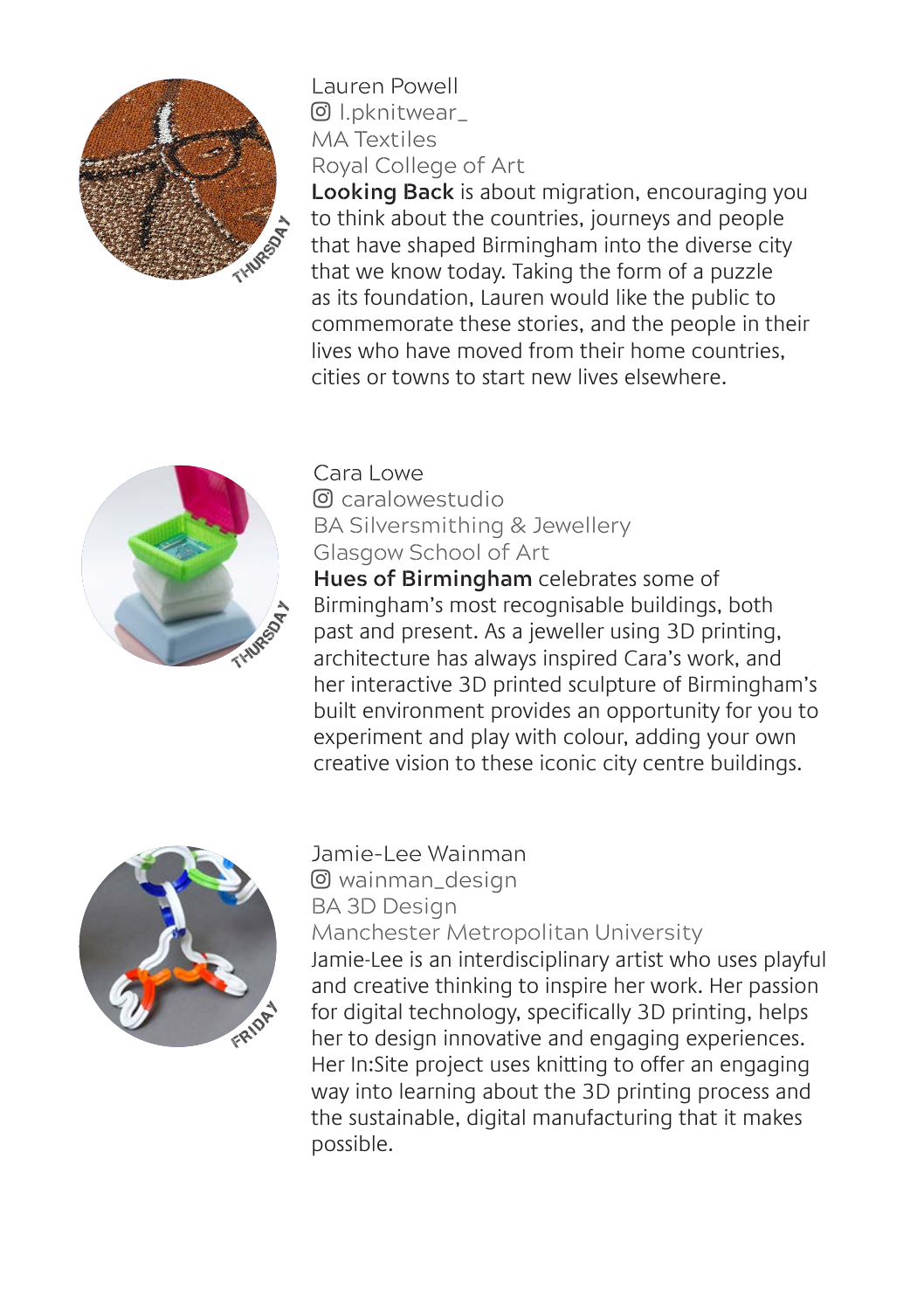

Anna Cebular **<u>Mannacebular</u>** MA Design Ceramics Central Saint Martins, UAL

**Reinforced: REGENERATION** is a clay project about the importance of green spaces to city life. Protecting nature and rewilding our environments is key to preserving and strengthening our natural spaces. Anna's project invites you to get hands on with clay and awaken your earthy side, adding your own tree to a miniature clay forest in the heart of the city centre.



#### Esme Naylor

 esmerosenaylor BA 3D Design & Craft, Jewellery & Silversmithing University of Brighton

**Lichen of Cathedral Square** draws attention to the beauty, colour, texture and pattern of the often overlooked lichen growing in the Square. Churchyards are of great importance to the preservation of lichen, with many of the lichens we see being as old as the gravestones they grow on. Using jewellery and silversmithing techniques, Esmé invites you to create a metal artwork inspired by this wonderful organism.



4600 Gifts: Mass Make 13 - 15 May, Cathedral Square #4600gifts

Birmingham 2022 Festival presents 4600 Gifts, an invitation to the people of Birmingham to make unique hand-embellished gifts that will be given to the athletes competing in the Birmingham 2022 Commonwealth Games.

Book your free workshop online now: **craftspace.co.uk/4600gifts**

#B2022FESTIVAL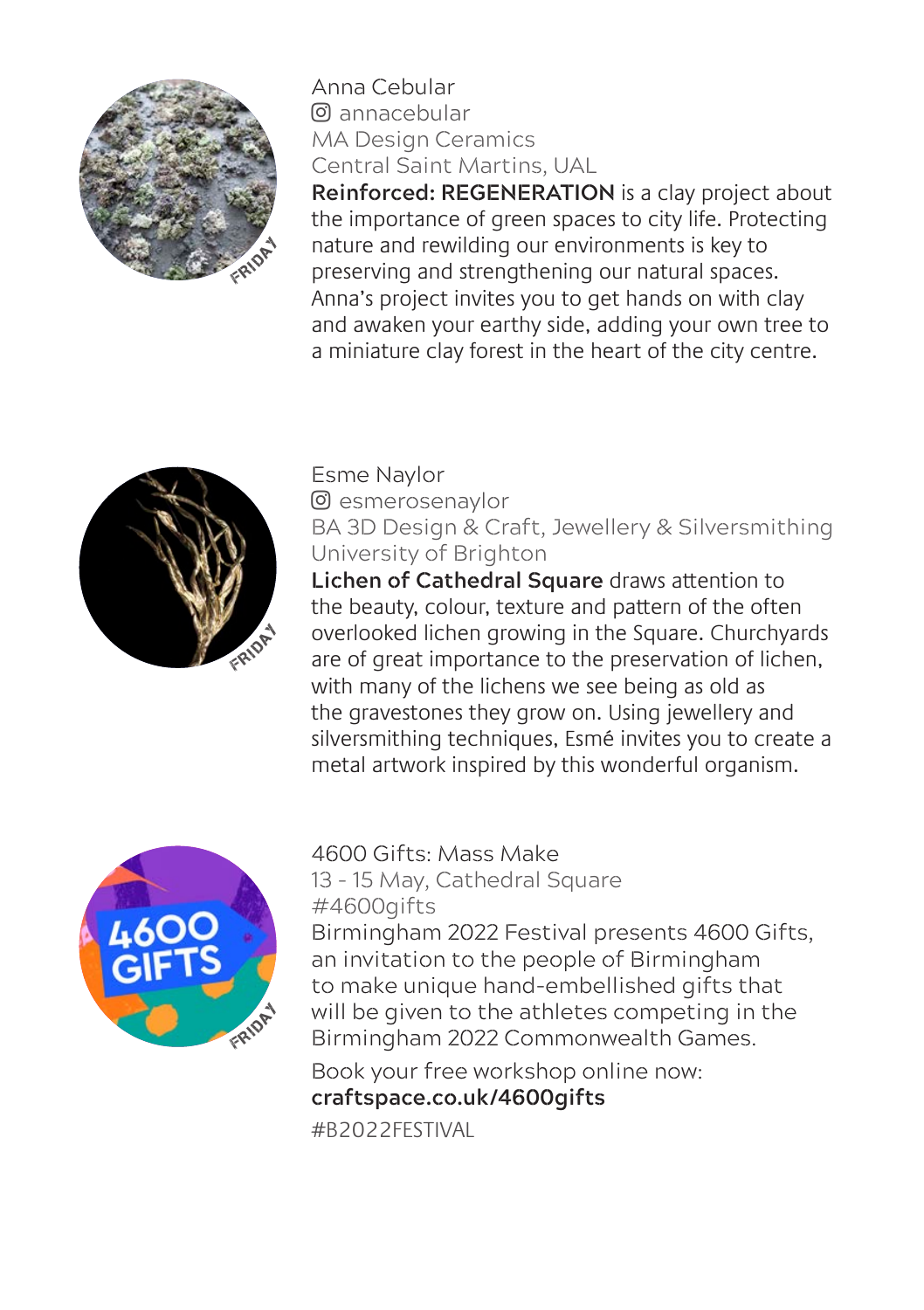Craftspace Tel: 0121 608 6668 info@craftspace.co.uk craftspace.co.uk

E craftspace.co.uk/sign-up

**O** facebook.com/craftspace

 $\blacktriangleright$  tweetcraftspace

© craftspace

Craftspace is a non profit distributing company limited by guarantee, not having a share capital and registered in England No. 2492368. Craftspace is registered as an Educational Charity No. 1001237